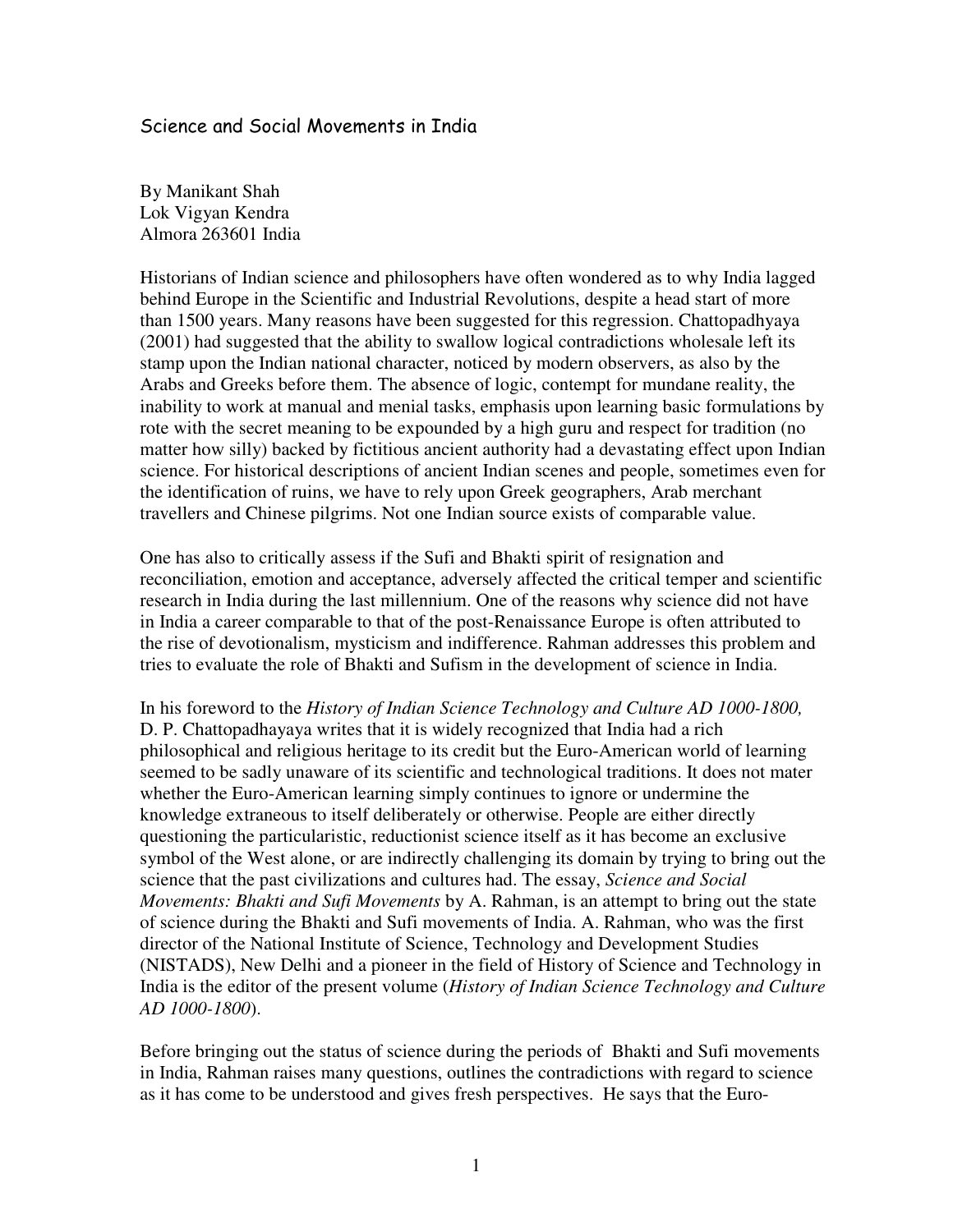American framework of history of science has led to the marginalization of scientific and technological developments. Further, it has projected science and technology as exclusively a European phenomenon. He also points out that one tends to look at the past from within the contemporary framework, evolved over the years, as a result of the industrial revolution and the French revolution. The main assumption of this approach according to Professor Alan Mackay, Rahman points out, is that the world can be changed by technology, which can serve as a motor for perpetual change or development - an ideology having its basis in the Industrial Revolution. Rahman says that the dominance of science in contemporary society, both in personal and social lifestyles, the institutions created to promote it, and the resources required by it have also created a reaction, against the method of science, its philosophy, and the emphasis on research for creating weapons of destruction. These developments in the contemporary world have created doubts about scientific pursuits, putting the neat picture of science under a cloud. Moreover, the implicit philosophy and framework of science, created by the Industrial Revolution and French Enlightenment, is being questioned. The deleterious effects of industrialization on environment and ecology and the depletion of non-renewable resources have come under serious criticism. The critique has triggered endeavours to find alternatives without discarding knowledge itself.

A very important point that Rahman makes is that the primacy given to scientific and technological research has to an extent, marginalized human needs. This linkage of science with social, cultural and political activities of man has often been obscured by the widely held view that science is socially, politically and morally neutral. While considering the development of science in the Indian context, Rahman says that the Indian studies in the history of science have followed the European framework which is based on chronological and compartmentalized arrangement of historical facts and events, divorced from social and political contexts - an approach that provides only a picture of linear development. He points out that recent studies in history of science have not only negated this approach of tracking the linear development of science and technology, but have also brought out the importance of the social, economic, cultural and political framework of scientific and technological developments.

Here Rahman links the concept of Cultural Area to the development of science, with particular reference to India, which he says the Euro-American science fails to address resulting in the neglect of the intellectual endeavours in the social and cultural sphere. In this regard it is pointed out that Asia has seen three major cultures- the Vedic, the Buddhist and the Islamic. Each of these interacted with one another in successive periods of history. One may notice many common features in these culture areas. The most significant feature is the emphasis on man - the promotion of self-discipline to look inwards in search of spirituality, developing a symbolic relation with nature and evolving a defined culture in human relationship. Rahman does not say if this feature could be considered science but points out that such a viewpoint suffused in religion divided knowledge into two compartments: 1) Knowledge derived through the interpretation of sacred texts; and 2) Knowledge obtained through observation and experimentation. Apparently the latter alone is seen as science here. The theoretical and philosophical aspects related to the development of man were contained in the former, which apparently do not make up for science. It is also pointed out that in these culture areas the former tended to dominate the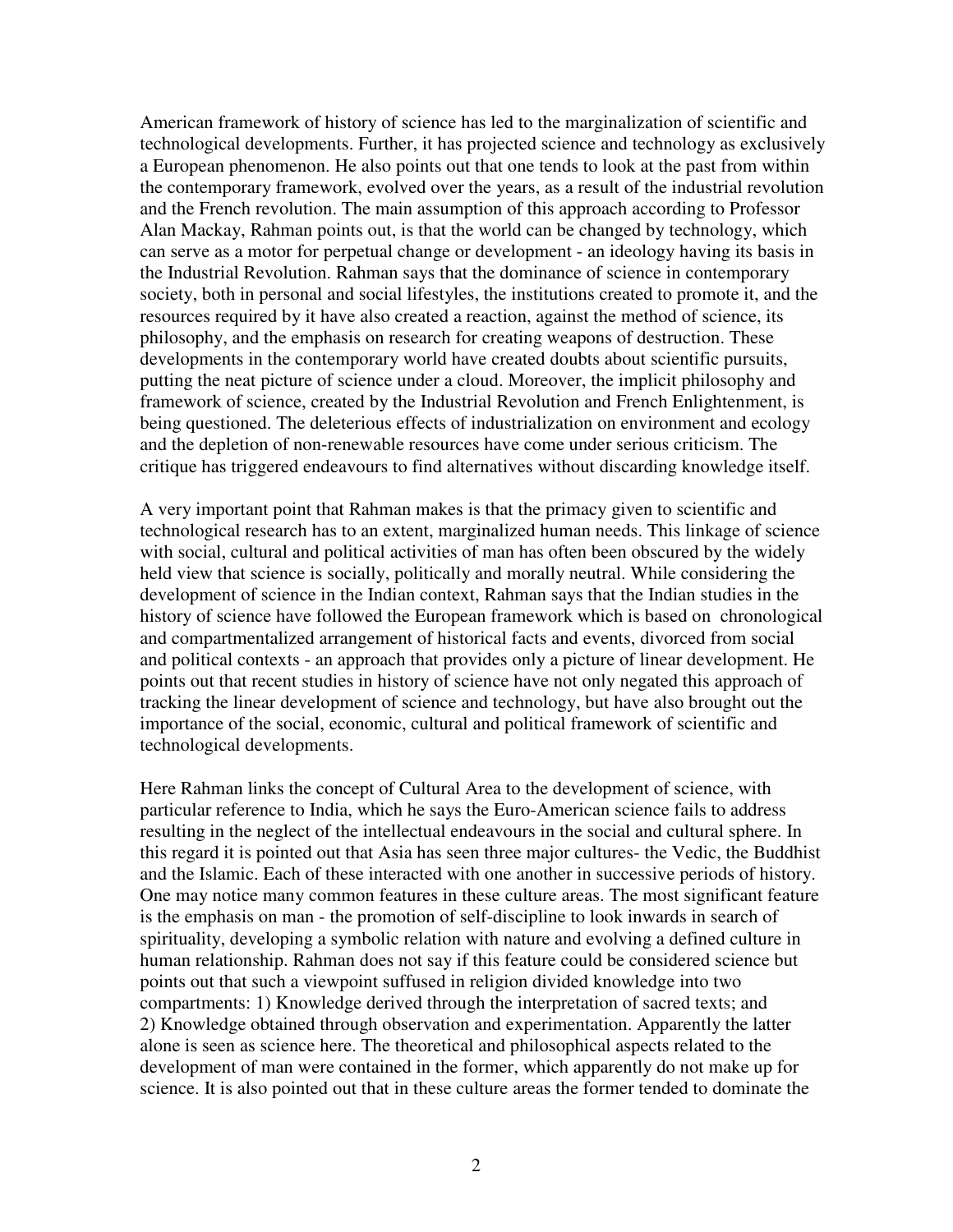latter to the detriment of science. Rahman says when science reaches a high level of development in a culture, different social forces emerge to marginalize it that is to say that other intellectual and social activities come to dominate society in place of scientific activity. With the presumption that science having developed to a high level in earlier agricultural periods the needs and demands of society in the period under review, which was predominantly agricultural, remained at a level that could be easily met by the already developed science. Rahman presupposes that not only during the Bhakti and Sufi periods in India but during the entire period ranging from the  $12<sup>th</sup>$  to the  $18<sup>th</sup>$  century science lagged behind. This however did not preclude the further development of science to satisfy human curiosity. In fact, during this period some of the most significant general statements were made regarding matter, life and other aspects of knowledge. Science was also being used in tackling matters in everyday life though he implies that science remained with the elite while the common people went by popular knowledge and popular religion. He points out that a bibliography of source materials of books written in India in Arabic, Persian and Sanskrit during that period lists about 10,000 manuscripts, which still remains unexplored. In view of this he raises the question that if this was the scale of scientific activity and if India was ahead of Europe in this sphere till about the  $17<sup>th</sup>$  century then why did not this activity result in a major scientific development. A similar question occupied Needham's mind when he asked why the body of systematized knowledge and theory about nature, which we call science, did not develop also in India or China. One reason that Rahman gives for the growth of science being arrested is that science tends to become a tool in the hands of few, the so called elite as is the case with religion. But he points out that in reality there is no decline at all in science, rather having reached a certain stage the scientific activity continues at the level in a particular society while in another society it develops with a new framework. Rahman perhaps has in mind the growth of science in different cultural areas such as India, Greece, the Islamic world and Europe in succession or with overlap. Besides these various other reasons have been enumerated by Rahman for the stagnation of science during the mediaeval period in India and Asia. Among these - wars, invasions, political and economic instability, lack of patronage, suppression of free inquiry and preoccupation with the problems of social equality and harmony etc. - have been outlined. He also quotes Abdus Salam and Nizami as saying that the growth of Sufi mysticism was the cause of decline in science.

#### Bhakti Marg

With this perspective, Rahman looks into the Bhakti and the Sufi movements separately. His treatment of the subject seems to be descriptive, rather than an attempt to discover science in them. He says little about the origin of the Bhakti movement. It first began in the south between the sixth and tenth centuries. Dr Tara Chand felt that one of the possible influences might have been the advent of Islam. The Bhakti Marg, both in the south and in the north, could not be considered as a single unified movement; it had many facets and its sources were diverse. Bhakti literature is an important part of Tamil literature. It is non-Vedic and its traces are found in Buddhist and Jain literature as well. One significant development in Bhakti was the effort by Ramanuja, who was credited with the integration of Vedic and Bhakti streams in Tamil Nadu through his doctrine of Dual Vedanta, which placed the hymns of the Alvars at par with Upanishads. The literature of Bhakti Marg was in the language of the people, instead of Sanskrit. The Bhakti Marg was neither a mass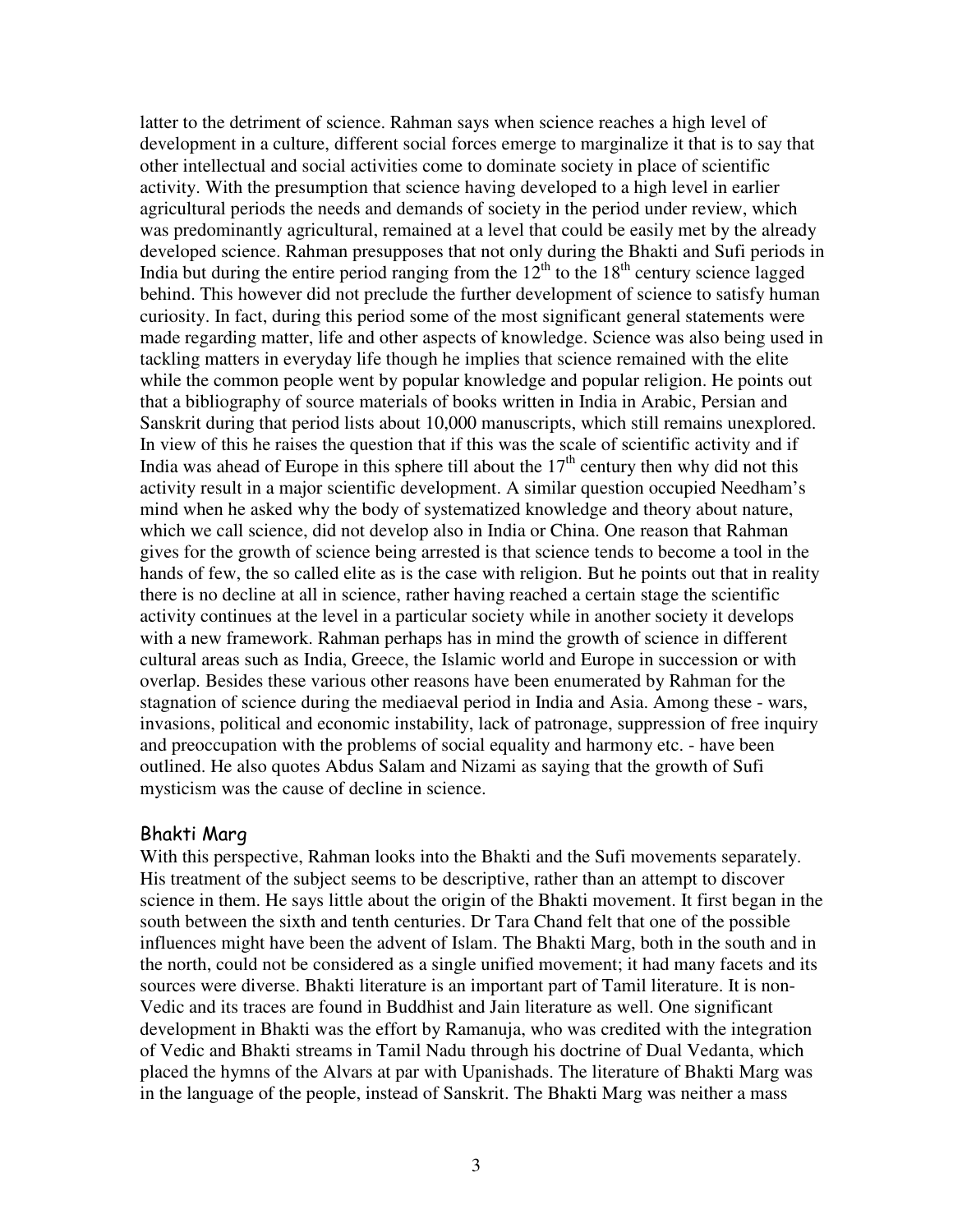movement, nor was it a social reform movement, it was based on the reform of the individual. Every man or woman who became a Bhakt was for the salvation of the individual.

The growth of Bhakti was indeed a part of the social turmoil and upheaval and the social ferment of the period due to two factors: one internal and the other external. The internal factor covered the social impact of the rise and fall of dynasties, conflict with Buddhism and Jainism, internal religious debates and sectarian conflicts, and the reaction against a monistic, closed, ethno-centric environment, as a result of imposition of a pristine model from above which did not allow for variety, individuality and emotional satisfaction. The external factor included the activities of Sufis, due to the Arab traders and others settling first in the south and later in the north. The latter may also account for the late rise of Bhakti Marg in north India. Rahman says Bhakti can also be taken as a revolt against Brahmanical particularism, an assertion of the rights of the under-privileged, promoting equality, variety and individuality as against the monopolistic Brahman-centric environment. Its expression and the language of expression differed from person to person, from Alvars to Ramanuja, from women saints Mirabai to Lal Ded, from Ravidas to Kabir, and from Tulsidas to Guru Nanak. As one could infer from the writings of the Bhakts, religion was presented as a matter of experience rather than the following of rituals. Despite the prevalence of Bhakti, and the presence of a number of Bhakts in different parts of India, Bhakti could not become a movement. Groups formed around different Bhakts to propagate their messages. Only Guru Nanak laid the foundation of a religion and Sikhism became a movement of social and religious reform.

The religious fervour of its upsurge and its nature, as also the social and cultural dimensions of Bhakti have been explored to some extent. But some of its linkages with intellectual activities and cultural movements remain to be investigated. Did the Bhakts, through their practices, apart from getting individual solace, hope to give a meaning to their lives or prolonging their lives? What was their interaction with the *Rasayana* practices, particularly of those who came from the artisan class? Was there any link between Bhakti and *Tantric* practices, which were quite common in those days? Further, we do not know how many of the Bhakts had an education or proper understanding of scientific knowledge of the period.

Rahman says that these and other dimensions and questions require further study.

# Sufi Movement

Sufism in fact was not one single system. It was as complex as the various trends in medieval life, society and culture woven together. The medieval time was dominated by the mysteries of life, which the human mind was unable to fathom: the decay of beauty, of natural things and their impermanence, on the one hand, and the birth and purpose of life, the life after-death, and the mysteries of soul, on the other. Moreover, the elite and the highly educated did not find any logic or rationality in the running of human and social affairs. And lastly, there was the utter helplessness of humans, who despite their knowledge and reasoning power could not fight their destiny; in other words, they were caught in the trap between predestined action and free will. Under these conditions of uncertainty and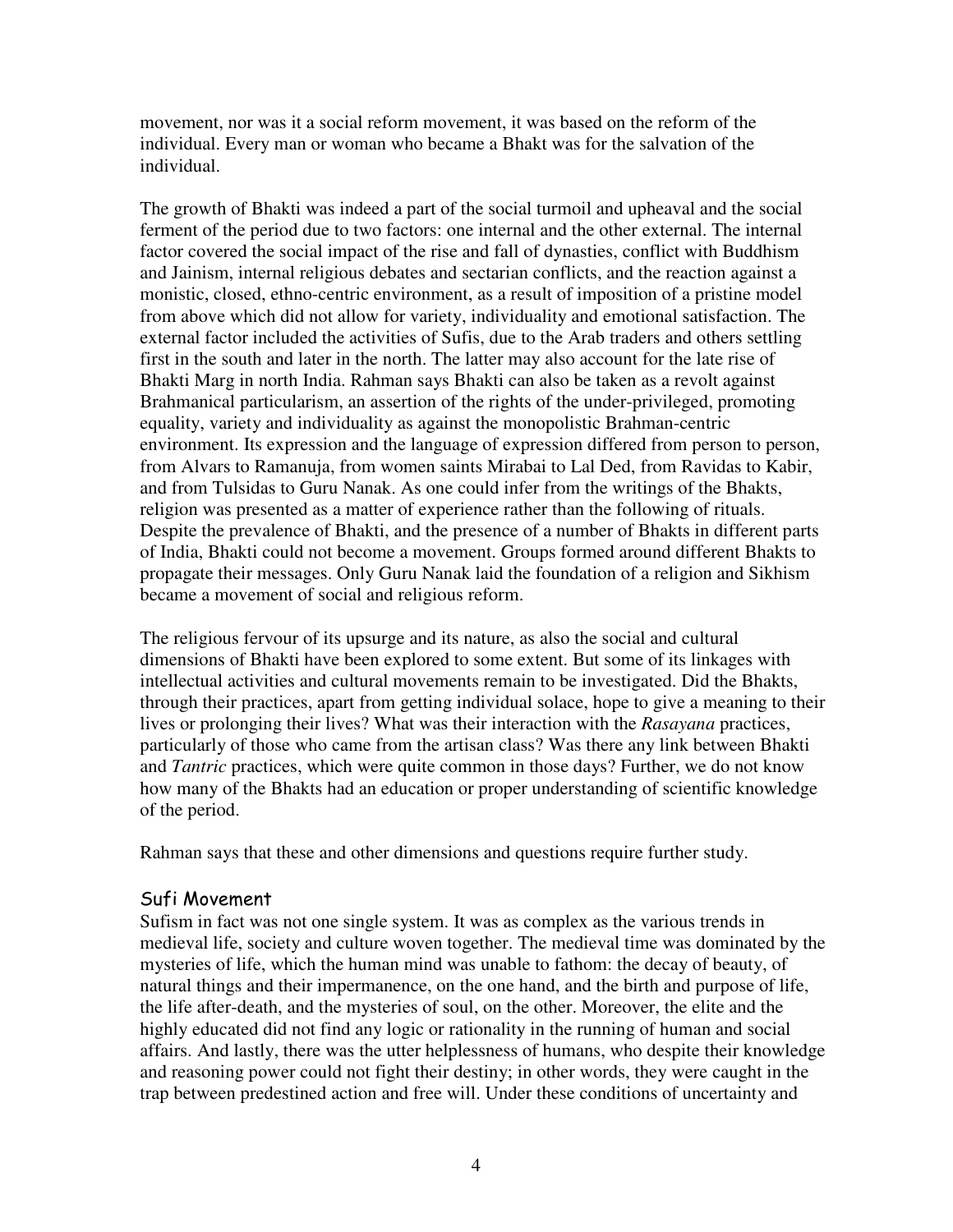shortness of life, destruction and decay, people yearned for a peaceful and long life, with some degree of certainty. They desired their name and fame to continue after their deaths. For this purpose, the rich and the powerful tried to construct magnificent buildings, places of worship, palaces and tombs. Littérateurs and poets achieved this through their works, artisans and craftsmen through their creations. There were, however, other streams for prolongation of life and for attaining immortality. For example, through alchemy men endeavoured to produce the elixir of life for prolonging life or even achieving immortality. The knowledge in the Islamic framework was divided in *Ilmal-Adyan* and *Ilmal-Dunya,* that is, knowledge of the religion and knowledge of the world (including the natural sciences). The corresponding Sufi nomenclature was *Ilme-Batin* (knowledge of the self) and *Ilme-Zahir* (knowledge outside the self). This division of knowledge is exactly the same that Rahman has enumerated for Hinduism or the Bhakti Marg.

Sufis, through various practices like fasting, meditation and other means (common with Hinduism or adopted from it) strived to purify the soul, to attain the status of *Insane Kamil* (the perfect man) so that, finally, on their passing away, the soul would meet its ultimate goal. It is interesting to note that an early book of the tenth century AD. *Kashful Mahjub* by Ali Hujwari (known as Data Ganj, and buried in Lahore), advocated *Hallul* (i.e. transmigration of soul). The inclusion of this concept from Hindu philosophy of transmigration of soul in an early text is quite significant. It is most interesting to find commonality of approach between Hindu and Muslim practices. In India the alchemical route was through *Rasayana* and *Tantric* practices, to which yogic exercises could be added. The Sufi tradition had its similarity in practices with the Bhakti and the ascetic practices of the Brahman. This commonality of approach represented similar goals towards which humans aspired, although the similarity of practices was the result of interaction over centuries. This is also brought out by Al-Beruni's observations. Among the major beliefs of the period were the concepts of Macrocosm and Microcosm, the universal and the human systems respectively. The Macrocosm was reflected in the Microcosm and the release of soul from humans and its unity with the universal soul came to be the ultimate in Sufi philosophy and the main objective of their practices. Knowledge of nature, and how it works through observation, experimentation, and logical analysis, was of not much use to Sufis, because they saw in natural phenomena the attributes of God, a reflection of his power, omnipotence and his omnipresence. This according to them could be arrived at by meditation and development of spiritual powers, which when fully developed could enlighten the seeker through revelations. Thus, they felt that true knowledge, or knowing the reality, could not be obtained through observation and experimentation but through revelation.

At this point, Rahman looks into the relationship of science to mysticism and a contradiction crops up. Earlier Rahman quoted Abdus Salam and Nizami as stating that mysticism was the cause of decline of science, whereas here Needham has been quoted as saying that development of science owes much to mysticism. Here Rahman also tries to look into the coexistence of different religions primarily Hinduism and Islam. He says the Sufis in thought and practice attempted to reconcile the thoughts and practices of different religions. They preached unity of God and brotherhood of man. Sheikh Abdul Quddus of Gangoh, for instance, said, 'What is all this noise and controversy as to who is a pious